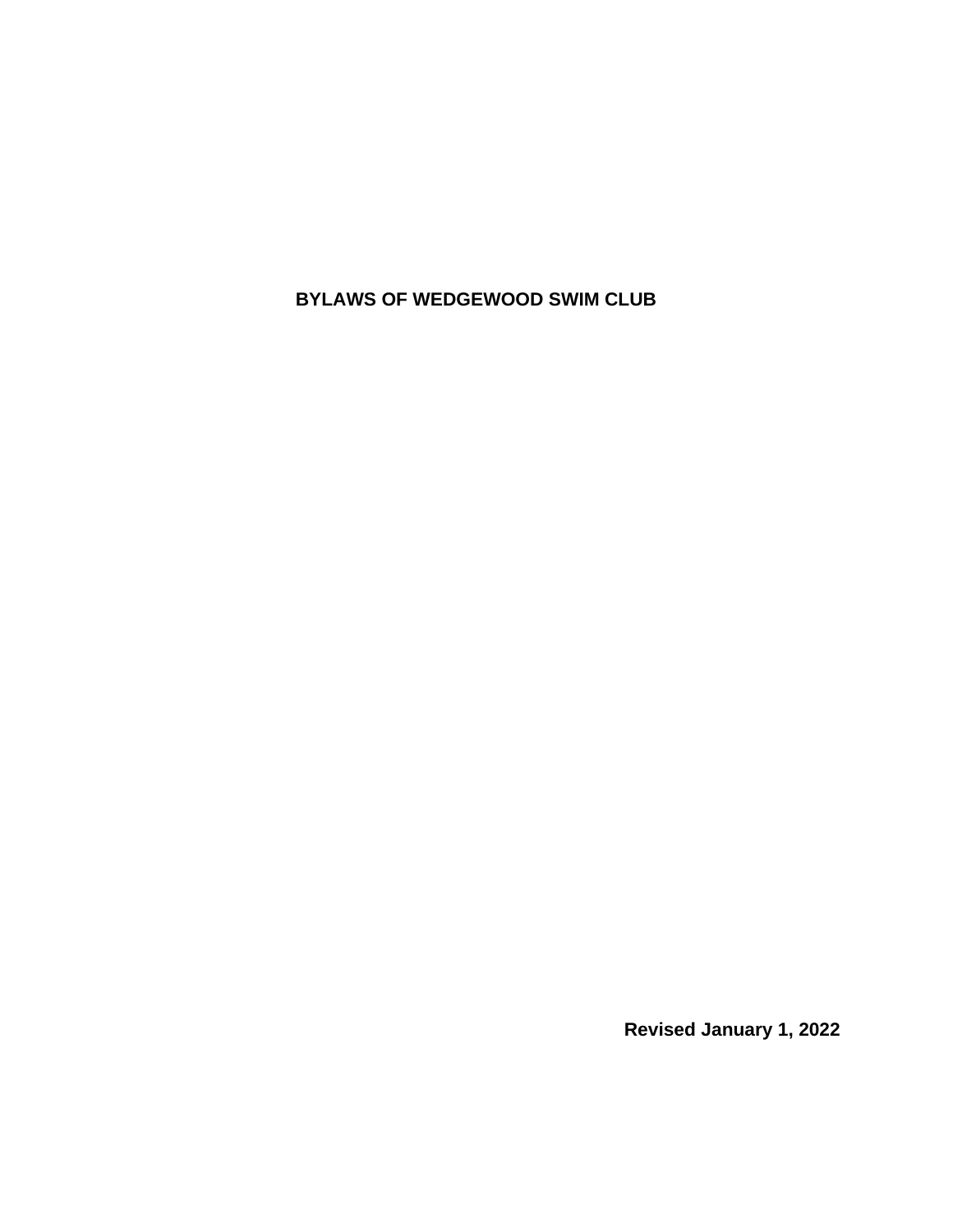| <b>TOPIC</b>                                                     | <b>ARTICLE</b> | <b>SECTION</b> | <b>PAGE</b>                                |
|------------------------------------------------------------------|----------------|----------------|--------------------------------------------|
| Name                                                             |                |                |                                            |
| Object                                                           | $\mathbf{II}$  |                |                                            |
| Government                                                       | Ш              |                | $\begin{array}{c} 3 \\ 3 \\ 3 \end{array}$ |
| <b>Board of Trustees</b>                                         | IV             |                |                                            |
| Composition                                                      |                |                |                                            |
| Election                                                         |                |                |                                            |
| Qualifications                                                   |                |                |                                            |
| Nominations                                                      |                |                |                                            |
| <b>Powers and Duties</b>                                         |                |                |                                            |
| Meetings                                                         |                |                |                                            |
| Quorum                                                           |                |                |                                            |
| <b>Borrowing</b>                                                 |                |                |                                            |
| Assessments                                                      |                |                |                                            |
| Removal                                                          |                |                |                                            |
| <b>Officers</b>                                                  | V              |                | 6                                          |
| <b>Executive Officers</b>                                        |                |                |                                            |
| <b>Duties</b>                                                    |                |                |                                            |
| <b>Membership Meetings</b>                                       | VI             |                | 7                                          |
| <b>Annual Meeting</b>                                            |                |                |                                            |
| <b>Special Meetings</b>                                          |                |                |                                            |
| <b>Voting Members</b>                                            |                |                |                                            |
| <b>Proxy Voting</b>                                              |                |                |                                            |
| Committees                                                       | VII            |                | 8                                          |
| Membership                                                       | VIII           |                | 9                                          |
| <b>Types of Members</b>                                          |                |                |                                            |
| <b>Membership Approval</b>                                       |                |                |                                            |
| Policy and Procedures for Membership and Membership Applications |                |                |                                            |
| Withdrawal/Resignation of Membership                             |                |                |                                            |
| Suspension of Membership and Expulsion                           |                |                |                                            |
| <b>Privileges and Responsibilities</b>                           |                |                |                                            |
| Bonds, Dues, Assessments and Fees                                | IX             |                | 13                                         |
| Number of Bonds                                                  |                |                |                                            |
| <b>Transferability of Bonds</b>                                  |                |                |                                            |
| <b>Suspension of Bonds Holder Privileges</b>                     |                |                |                                            |
| Voiding of Bond/ Removal of Bond Holder<br><b>Dues</b>           |                |                |                                            |
| <b>Assessments</b>                                               |                |                |                                            |
| <b>Initiation Fee</b>                                            |                |                |                                            |
| Indemnification                                                  | X              |                | 15                                         |
| <b>Indemnification of Trustees</b>                               |                |                |                                            |
| <b>Ethical Standards</b>                                         | XI             |                | 15                                         |
| Confidentiality                                                  |                |                |                                            |
| <b>Conflict of Interest</b>                                      |                |                |                                            |
| <b>Bylaws</b>                                                    | XII            |                | 16                                         |
| Interpretation                                                   |                |                |                                            |
| Amendment                                                        |                |                |                                            |
| <b>Parliamentary Authority</b>                                   |                |                |                                            |
|                                                                  |                |                |                                            |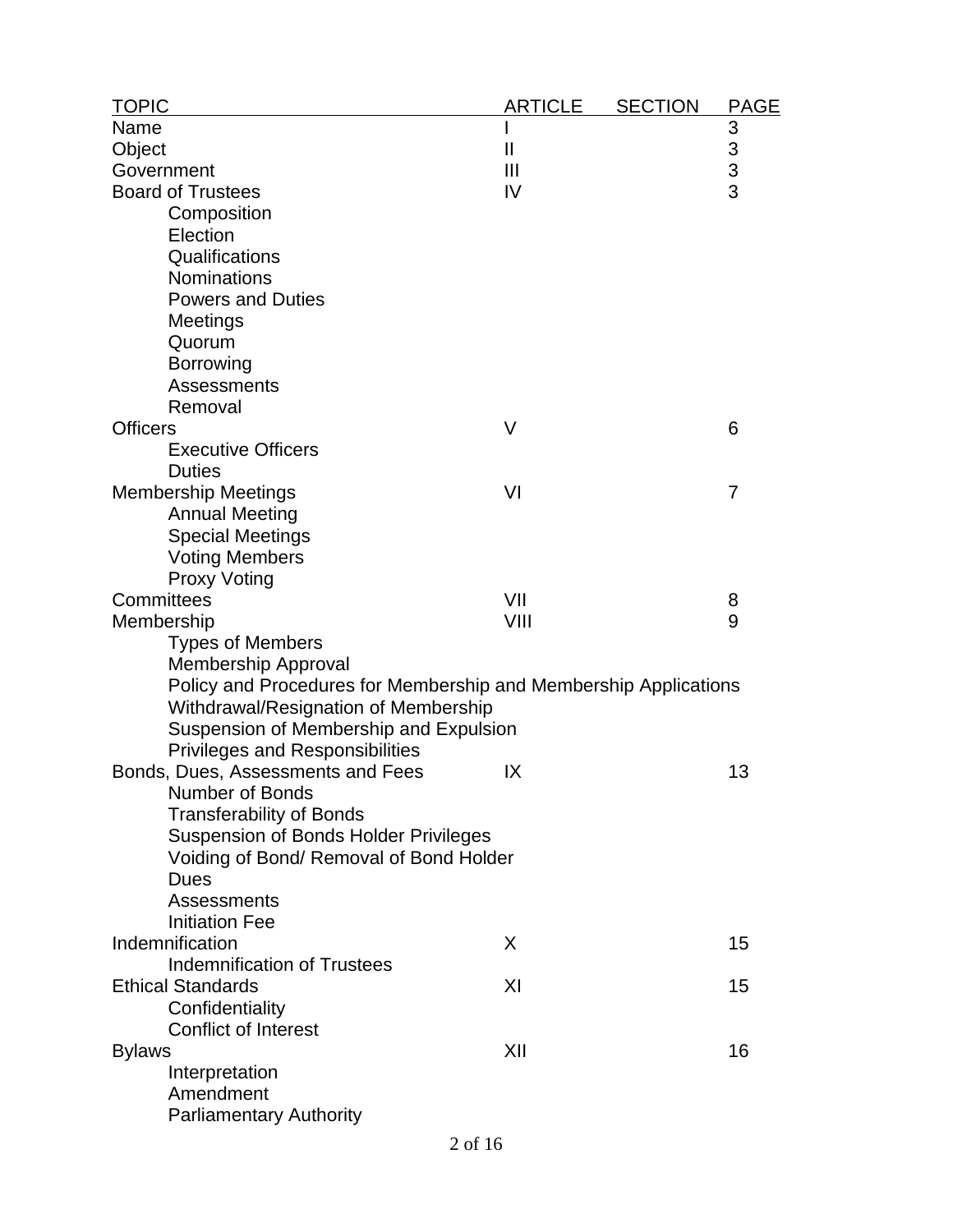# **BYLAWS OF WEDGEWOOD SWIM CLUB**

### **ARTICLE I NAME**

The name of the club shall be Wedgewood Swim Club.

# **ARTICLE II OBJECT**

The purpose for which this Club is formed is to establish and maintain a private club for the athletic, recreational, and social enjoyment of its members, and in pursuance thereof to construct, own, and operate a swimming pool and other recreational facilities, together with such incidental objects as are appropriate in the conduct of its activities in the Borough of Haddonfield, County of Camden, and State of New Jersey, for the use of its members.

#### **ARTICLE III GOVERNMENT**

The Club shall be managed by a Board of Trustees, not to exceed thirteen in number. The Board may reduce its number to no less than seven (7) due to lack of volunteers or to increase efficiency.

### **ARTICLE IV BOARD OF TRUSTEES**

Section A. COMPOSITION

The Board of Trustees shall be composed of Bond Holders not to exceed thirteen members, unless reduced as set forth above. Each Board of Trustees member elected in 2020 or later shall serve a term of three years or until a successor is elected or appointed as hereinafter provided. No Board of Trustees member elected in 2020 or later shall serve on the board for more than three consecutive three-year terms except those Board of Trustees members first elected prior to 2020 may serve no more than 10 years.

Section B. ELECTION

At each annual meeting of members of the Club, vacancies created due to the expiration of a trustee's term, shall be filled by the process of election from among the individuals nominated, for a term of three years or until their successors have been chosen.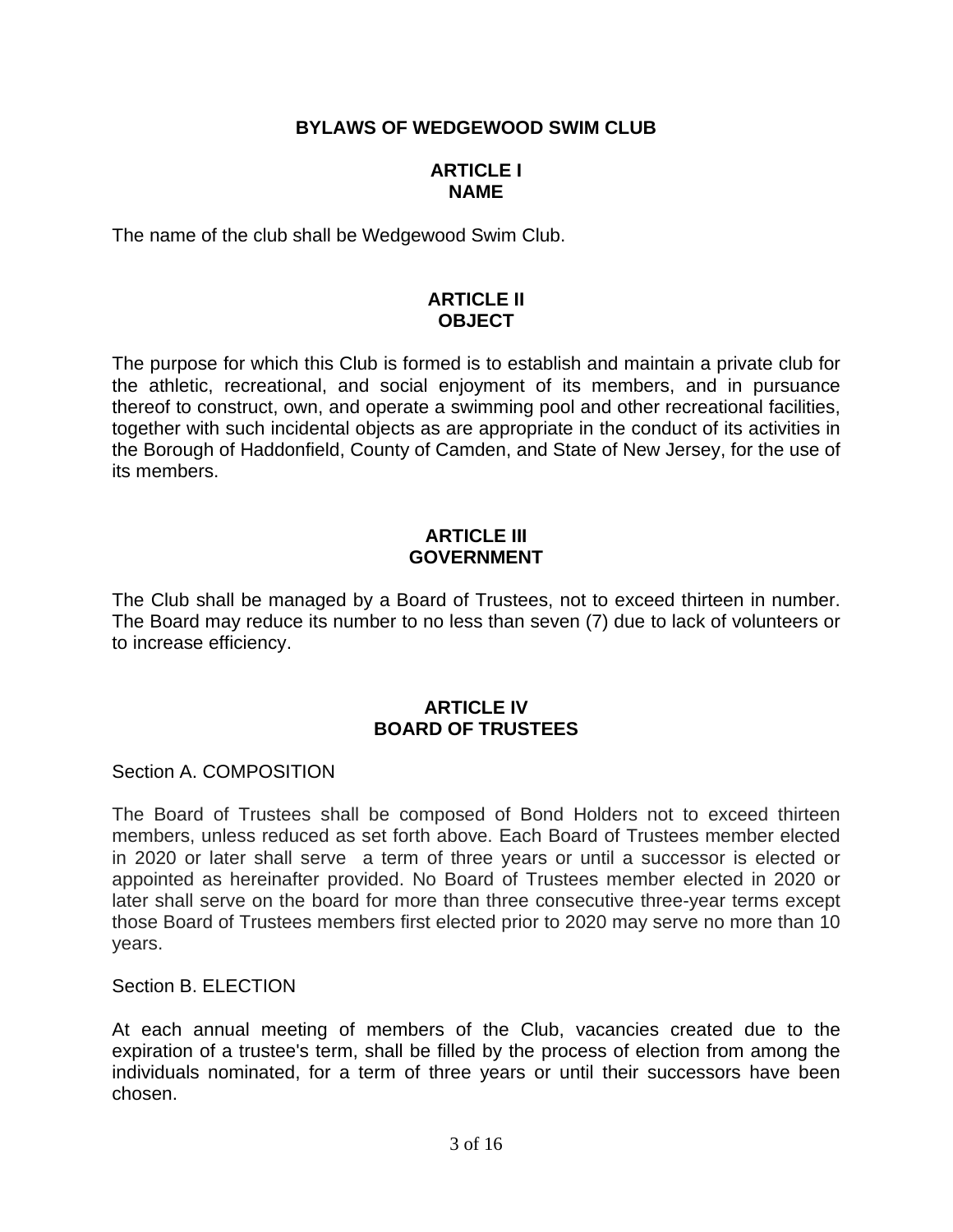# Section C. QUALIFICATIONS

- 1. Only Bond Holders in good standing are eligible to be elected to the Board of Trustees.
- 2. Any member of the Board of Trustees who shall cease to be a Bond Holder of the Club shall automatically cease to be a member of the Board of Trustees.

# Section D. NOMINATIONS

- 1. There shall be a Nominating Committee to be composed of five (5) members of the Club. Two (2) members shall be elected at the Annual Meeting of the Club, from among the Bond Holders exclusive of the Board of Trustees; the other three (3) shall be elected by the Board of Trustees, from among the Trustees.
- 2. Notice shall be posted on the club website or via email to the members on or before October 1 advising that eligible persons interested in serving on the Board of Trustees or Nominating Committee should submit their names to the Nominating Committee for consideration.
- 3. The Nominating Committee shall nominate candidates for the vacancies in the Board of Trustees to be filled at the Annual Meeting and two (2) candidates for the next year's Nominating Committee, and shall report such nomination to the Secretary on or before November 10. The Nominating Committee shall select one candidate for each vacancy. Notice shall be given, via email, to all members entitled to vote at the Annual Meeting on or before November 15.
- 4. Independent nomination of candidates for election at the Annual Meeting may be made by a letter, signed by twenty-five (25) members, and delivered to the Secretary on or before December 1.
- 5. The names of candidates nominated by the Nominating Committee and of independent candidates shall be listed in the notice of the Annual Meeting.

### Section E. POWERS AND DUTIES

- 1. Consistent with these Bylaws the Board of Trustees shall:
	- a. Transact all Club business and make and amend the rules for the regulation or the use of Club property. It may appoint and remove such officers, clerks, agents, vendors, or employees as it may deem necessary and may fix their duties and compensations.
	- b. Approve members.
	- c. Fix, impose, and remit penalties for violations of these Bylaws and Rules and Regulations of the Club.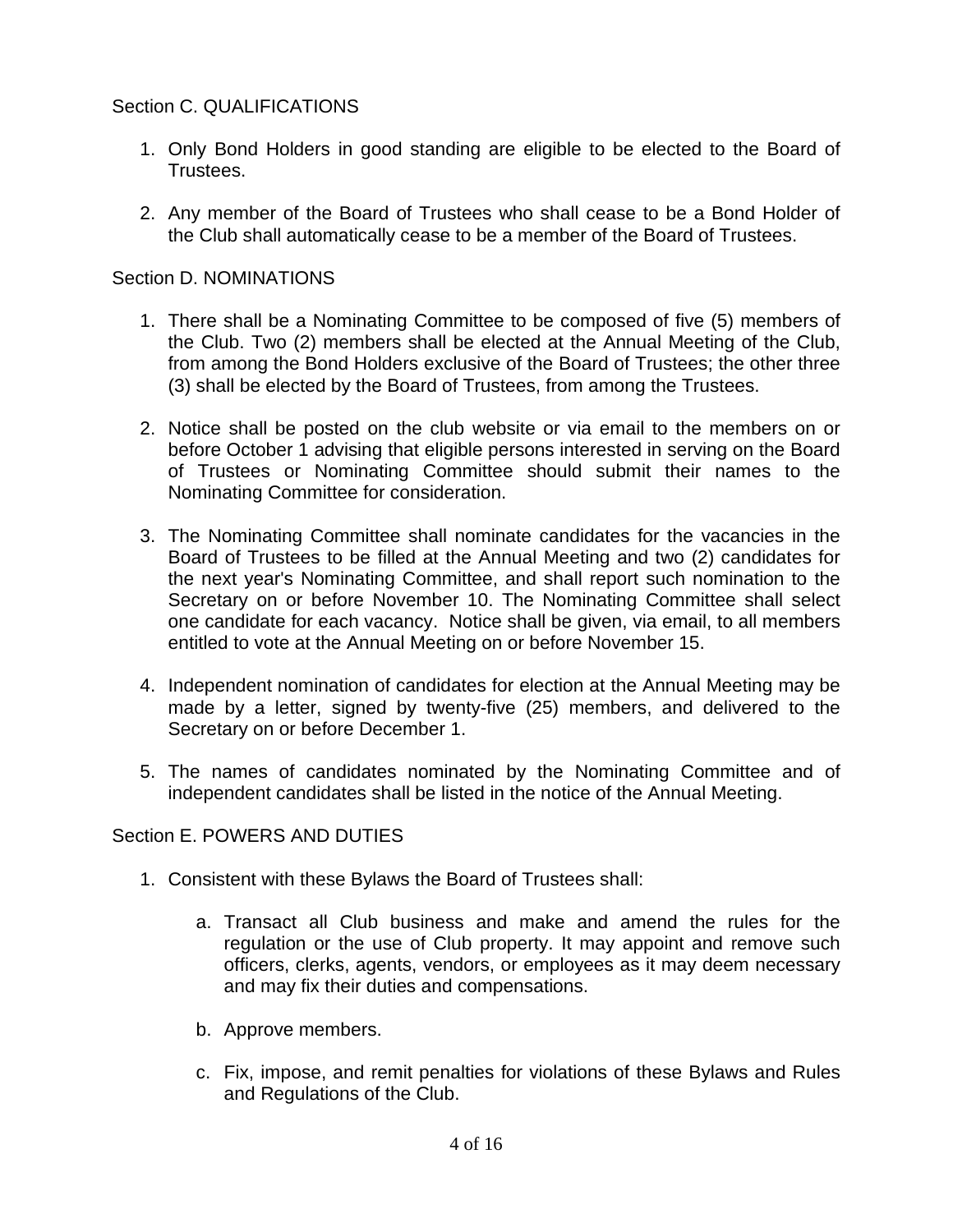- d. Elect officers.
- e. In the absence of appointment of standing committees or special committees by the President, with confirmation by the Board of Trustees, appoint such committees and define the powers and duties of such committees.
- f. Fill any vacancy in the membership of the Board of Trustees to serve until the next Annual Meeting of members.
- 2. The Board of Trustees shall designate the bank or banks in which the funds of the Club shall be deposited. The Board of Trustees will determine the manner in which checks, drafts, and other instruments of the Club will be negotiated. At least two Board of Trustees will be required for the approval of all checks, drafts, or other instruments for the payment of money drawn in the name of the Club, for amounts equal to or exceeding \$3,000.
- 3. The Board of Trustees shall cause the books of the Club to be compiled annually by a certified public accounting firm selected by the Trustees, who shall be neither Trustees nor officers of the Club, and the report of the accountants shall be available to the members.

### Section F. MEETINGS

- 1. The Board of Trustees shall hold its first meeting following the Annual Meeting of the members as promptly as practicable.
- 2. The Board of Trustees may, by resolution, establish from time to time a schedule of its meetings and rules for the conduct thereof.
- 3. Special meetings of the Board of Trustees may be called by the President, and shall be called by the Secretary upon the request of three members of the Board.
- 4. Notice of the regular monthly and special Board meetings shall be provided to each member of the Board before the date of the meeting. Board meeting dates, times and locations should be scheduled and posted to the official club website.
- 5. Minutes of all Board of Trustees meetings shall be made available to the membership upon request.
- 6. Meetings of the Board of Trustees are open to club members.
- 7. The Board of Trustees may on occasion hold closed-door sessions.

Alternate Meeting Format: The Board of Trustees is authorized to meet by telephone conference or through other electronic communication media. Board of Trustee members may vote by mail, e-mail, or conference call in emergencies. A report of any action taken by e-mail or conference call, shall be verified and made a part of the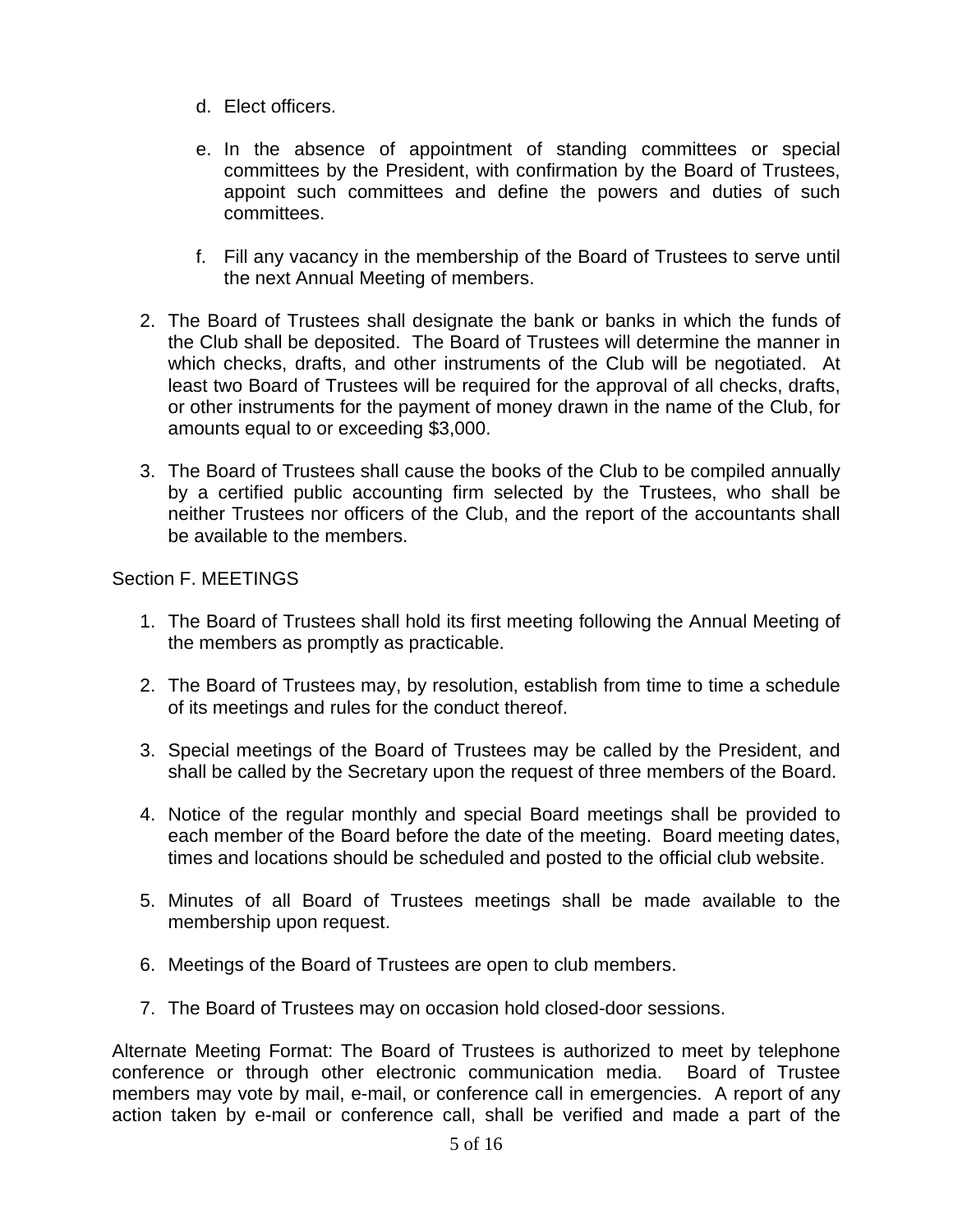minutes of the next meeting of the Board of Trustees. Sufficient notice must be given to enable a quorum to participate.

Section G. QUORUM

A majority of the members of the Board shall constitute a quorum.

Section H. BORROWING

Nothing in these Bylaws shall be construed to permit the Board of Trustees to borrow or pledge the credit of the Club in excess of \$25,000 without specific approval of the voting members at an Annual or Special Meeting of the Club, except that a maximum of \$75,000 may be borrowed without membership approval if necessary to keep the swim club operable. Such decision regarding operability shall be made by a majority of the Board.

### Section I. ASSESSMENTS

Nothing in these Bylaws shall be construed to permit the Board of Trustees to institute an assessment of the members without specific approval of the voting members at an Annual or Special Meeting of the Club. No action for an assessment of the members may be taken unless notice of the meeting shall have listed such action for consideration at the meeting.

Section J. REMOVAL

Any member of the Board of Trustees may be removed from office by a majority vote of the voting members present in person or represented by proxy at either the Annual Meeting or a Special Meeting called in accordance with these Bylaws.

### **ARTICLE V OFFICERS**

Section A. EXECUTIVE OFFICERS

The executive officers of the Club shall be the President and a Vice President, a Treasurer, and Secretary who shall be elected annually for a term of one year by the Board of Trustees by the first Board Meeting subsequent to the annual election. No person shall be elected President or Vice President until he/she has served at least one year as a member of the Board of Trustees.

Section B. DUTIES

1. The President shall schedule, arrange for notice of, and preside at the meetings of the Club and of the Board of Trustees. He/she shall be the administrative officer of the Club. He/she shall attend to the operation and maintenance of the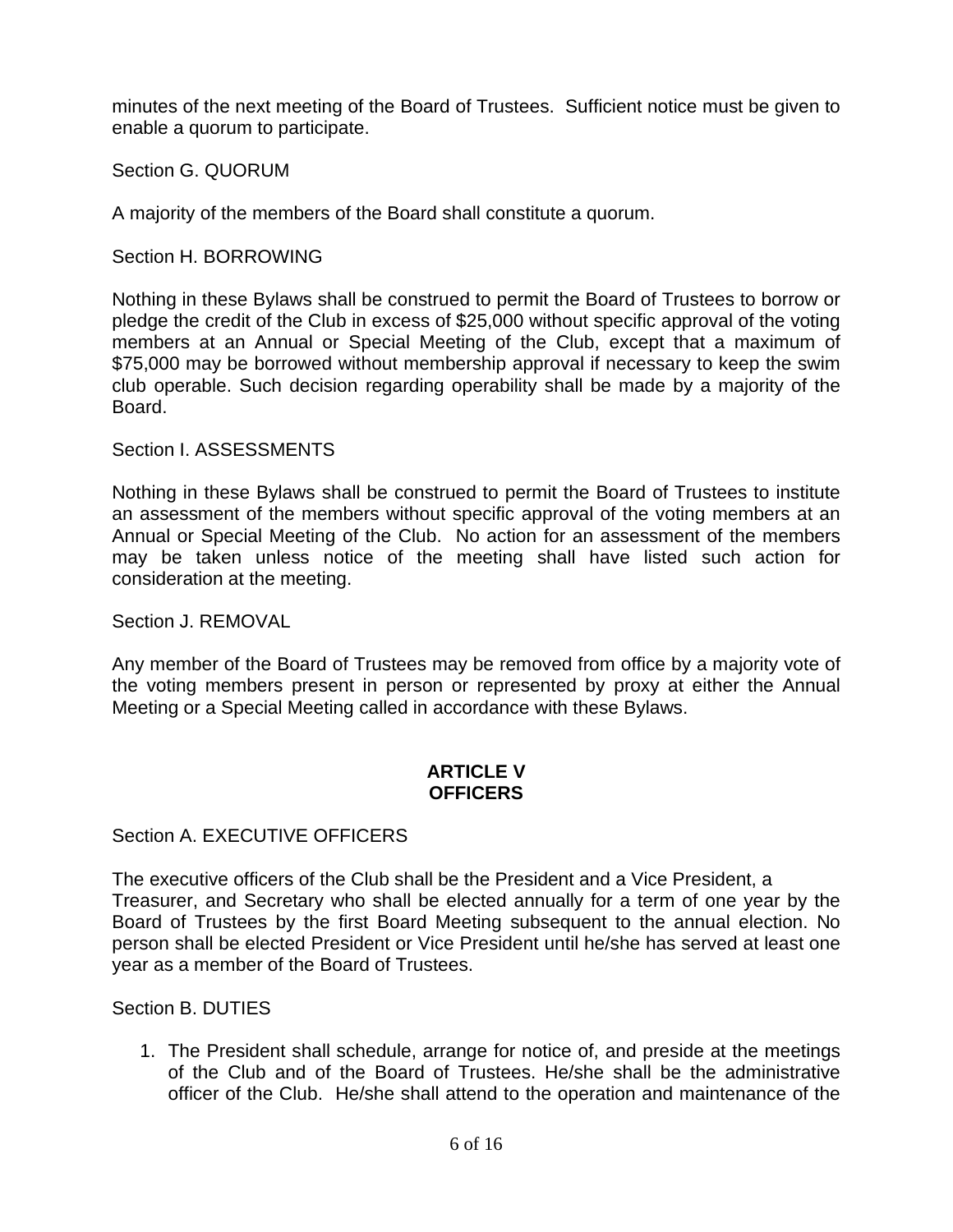physical plant and properties of the Club, the social and personnel activities of the Club. He/she shall be a member of all committees.

- 2. The Vice President shall act for the President in the absence of or disability of the President. He/she shall perform such other duties pertaining to this office as may be asked by the Board of Trustees.
- 3. The Treasurer shall act for the President in the absence of or disability of both the President and the Vice President. The Treasurer shall attend to the accounts of the Club, collecting its revenues and taxes, and paying its bills as approved by the Board of Trustees. He/she shall perform such other duties pertaining to this office as may be asked by the Board. The Treasurer shall provide monthly finance reports to the Board of Trustees, which shall be available to members upon request. At the Annual Meeting, the Treasurer shall make a financial report for the previous calendar year.
- 4. The Secretary shall keep the minutes, and attend to the correspondence pertaining to this office. He/she shall perform such other duties pertaining to this office as may be asked by the Board of Trustees.

## **ARTICLE VI MEMBERSHIP MEETINGS**

### Section A. ANNUAL MEETING

The annual meeting of the Club shall be held during the month of January in each year at such place and time as the Board of Trustees may determine.

- 1. The purpose of the annual meeting shall be for the election of trustees, presenting committee reports, presenting the treasurer's report and the transaction of such other business as may properly be brought before it.
- 2. Notice of the Annual Meeting shall be given via e-mail to all members and posted on the club website at least thirty (30) days prior thereto. One copy of the notice to the last known e-mail address on record shall be sufficient notice to all members in the same family.
- 3. The notice shall include:
	- a. The time and place of the meeting.
	- b. Copy of the Treasurer's report.
	- c. Names of candidates nominated by the Nominating Committee.
	- d. Names of independent candidates, if necessary.
	- e. Any proposal for consideration with reference to an assessment or to borrow in excess of \$25,000 for which assets of the Club shall be pledged or mortgaged.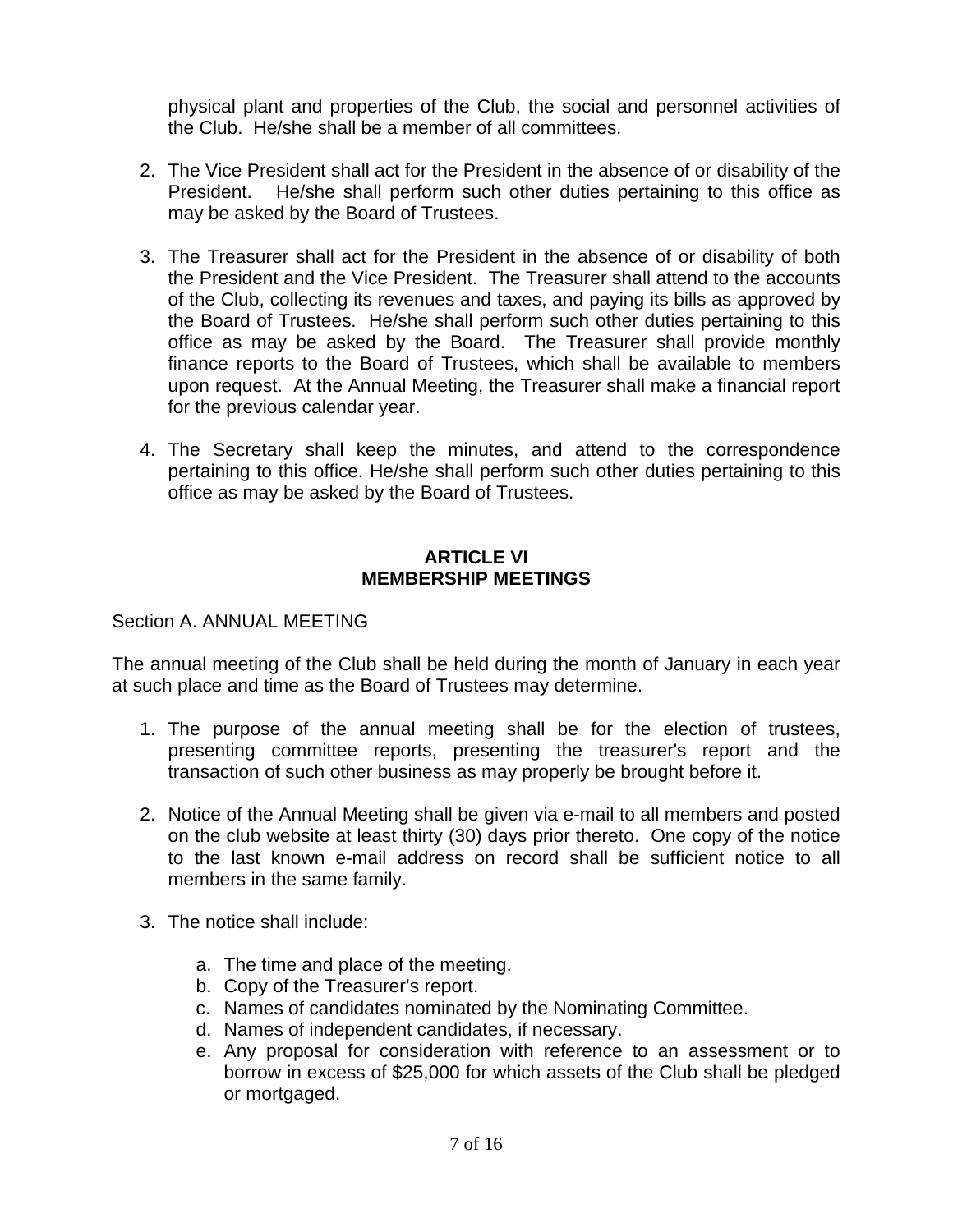4. Twenty-five (25) members entitled to vote, present in person or by proxy shall constitute a quorum.

Section B. SPECIAL MEETINGS

Special meetings of the Club may be called by the Board of Trustees or upon the written request of fifty (50) members to the Secretary, stating the purpose therefore. A special meeting shall be called by the Secretary within thirty (30) days at such time and place as the Board of Trustees may determine. No business other than that specified in the notice for the special meeting shall be transacted.

- 1. Notice of special meetings shall be given to all members via e-mail and posted to the club website at least seven (7) days prior thereto.
- 2. The notice shall include:
	- a. The time and place of the meeting.
	- b. Purpose for which the meeting is called.
- 3. Twenty-five (25) members entitled to vote, present in person or by proxy shall constitute a quorum.

Section C. VOTING MEMBERS

Each Bond Holder shall be entitled to two votes, to vote in person or by proxy. If the Bond Holder(s) is married, each spouse shall be entitled to one vote. If the Bond Holder is unmarried**,** the Bond Holder shall be entitled to two votes.

Section D. PROXY VOTING

A Bond Holder and Spouse shall be entitled to vote by proxy; provided however, such proxy shall be in writing, signed by the Voting Member, and provided further, that not more than two proxies shall be represented by any attending Voting Member.

### **ARTICLE VII COMMITTEES**

The duties and powers of committees shall be designated by the Board of Trustees and subject to its authority.

The Board of Trustees shall have the ability to create, maintain and dissolve committees as needed. The President shall have the authority to appoint committee chairmen with the approval of the Board of Trustees. Committee chairmen may report at the Board of Trustee meetings but shall not have voting privileges. The President shall be a member of all committees, except the Nominating Committee.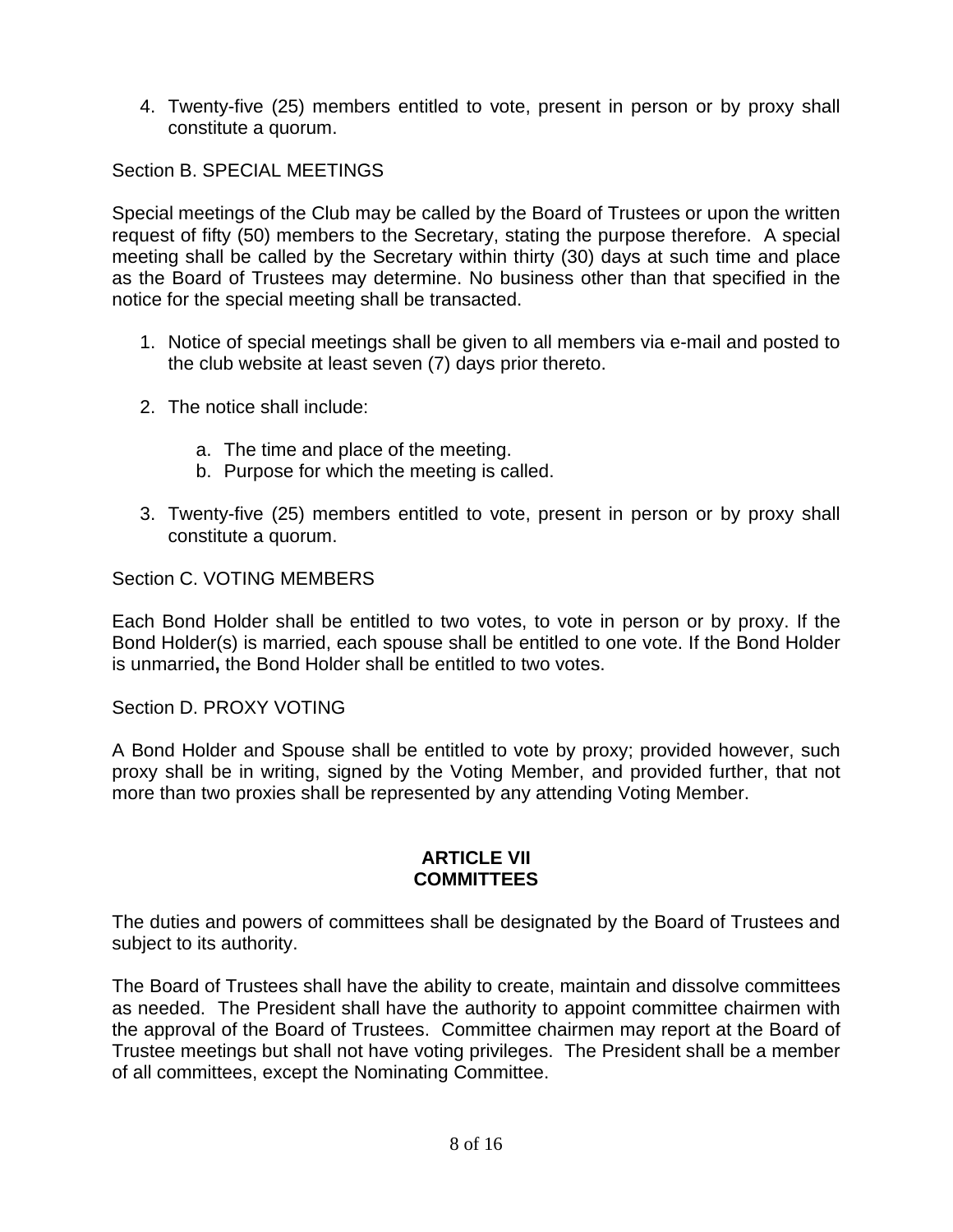## **ARTICLE VIII MEMBERSHIP**

## Section A. TYPES OF MEMBERS

Membership in the Club shall consist of individuals who shall fall within one of the following classes:

- 1. Bond Holder: shall consist of holders of bonds purchased from the Club.
- 2. General Member: shall consist of all adults who reside in the same household of a Bond Holder or Senior Members.
- *3.* Junior Member: shall consist of children under 18 years of age, residing in the household of a Bond Holder or Senior Member.
- 4. Special Member: shall consist of such other persons as shall be approved by the Board of Trustees for membership in the Club and shall have all the rights of a general Member, except guest privileges. Special Membership is subject to the annual review and annual approval by the Board of Trustees.
- 5. Senior Member: shall consist of Bond Holders who have reached the age of 62 years and who have sold, assigned or transferred his or her certificate in accordance with these Bylaws. The number of Senior Members shall be determined by the Board of Trustees and in the order in which applications for such membership are received.
- 6. Restricted Member (July Weekday/August Member): August and July Weekday memberships may be offered on an annual basis to first time applicants for membership in the Club. August and July Weekday Members may use the Club's facilities and participate in Club activities during their period of membership. Guest and visitor privileges will not be available to these classes of members and they may not participate in the Swim Team and Dive Team. August and July Weekday Members are subject to all provisions of the Bylaws and Rules and Regulations of the Club.
	- a. July Weekday Members may use the pool Monday through Friday. The term of the July Weekday Membership will be from July 1 through July 31.
	- b. August Members may use the pool from August 1 through August 31.

Section B. MEMBERSHIP APPROVAL

The Board of Trustees shall consider applications for membership in the Club when vacancies exist. Candidates for membership shall be personally known and recommended by at least two members of the Club. The Board of Trustees shall vote upon the applicant and shall confer membership only upon those applicants who shall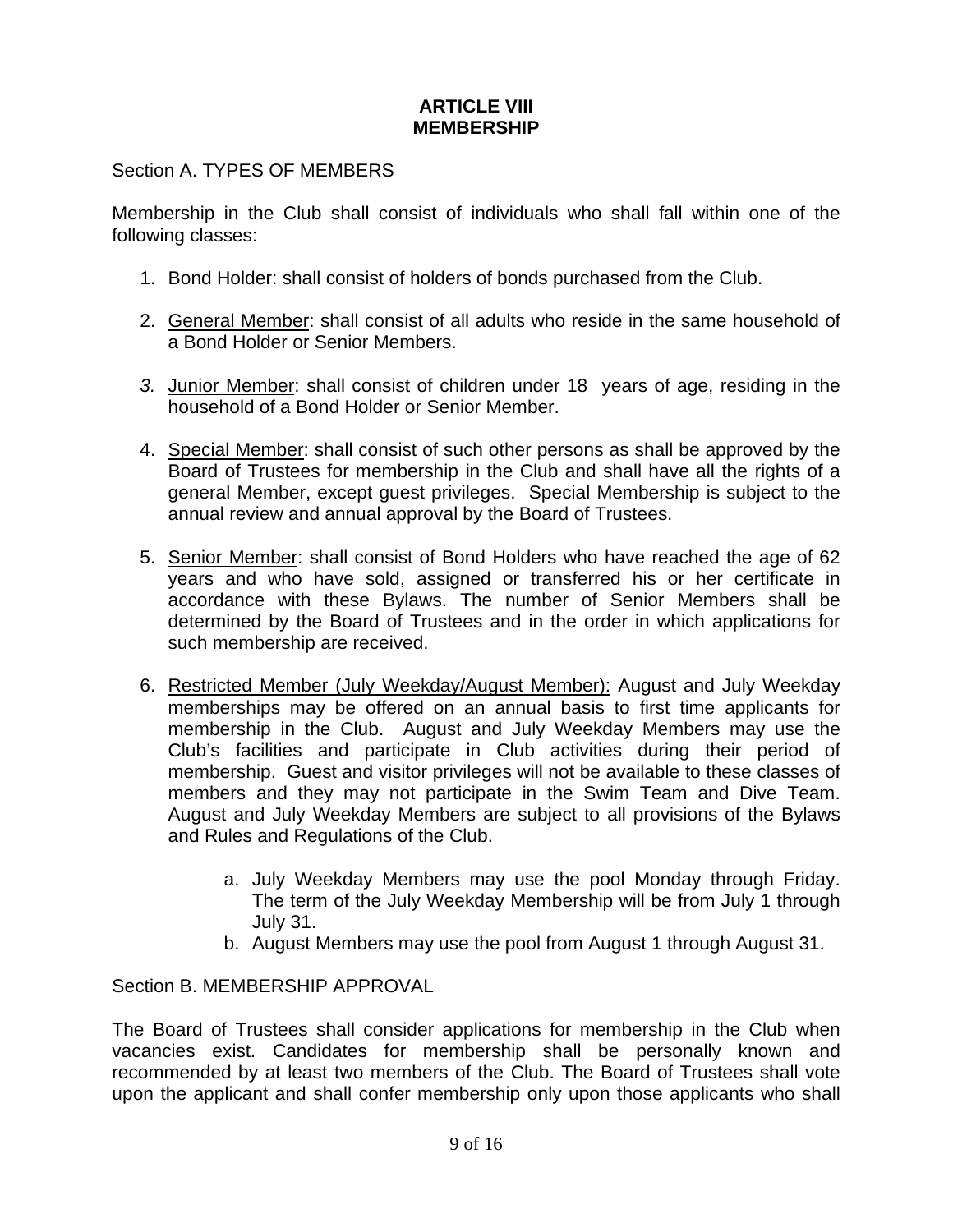be approved by a majority of members present at a meeting of the Board but in no case by less than five members of the Board.

The candidates for membership shall be residents of the Borough of Haddonfield. However, if no Haddonfield residents are on the membership waiting list, non-Haddonfield residents may then be considered for membership.

Section C. POLICY AND PROCEDURES FOR MEMBERSHIP AND MEMBERSHIP APPLICATIONS

- 1. General
	- a. Membership at Wedgewood is a Family Membership. Therefore, regardless of how often a family member frequents the Club, dues must be paid for all family members.
	- b. Membership in the club is possible through sponsorship by a bond holding Member of one-year duration and by one secondary recommendation, referred to as a "Second". The "Second" must also be a bond holding Member. A Senior Member may not sponsor but may be a "Second."
	- c. The sponsor for an applicant is responsible for obtaining the application from the Membership Committee and for submitting the completed application forms, including the required second recommendation and proof of residency. Applications may be emailed, mailed to the Wedgewood Swim Club, Post Office Box 274, Haddonfield, New Jersey 08033, or hand delivered to a member of the Board of Trustees.
	- d. Ex-members who are now 62 years of age or greater may be reinstated by submitting a letter to the Membership Chairman requesting reinstatement. Seniors who are approved for reinstatement will be reinstated as nonbond holding Senior Members.
	- e. In cases of divorce:
		- i. The former spouse or named Bond Holder may apply for membership through standard procedures.
		- ii. After screening by the Membership Committee and approval by the Board, the applicant shall be placed at the top of the approved waiting list. The residency requirement must still be met.

### 2. Deferred Consideration

If an applicant is approved by the Membership Committee and the Board of Trustees for acceptance in a particular year and the applicant, for valid reasons, cannot accept membership at that time, but wishes his application to be held over until the following year, the application will be placed at the top of the list.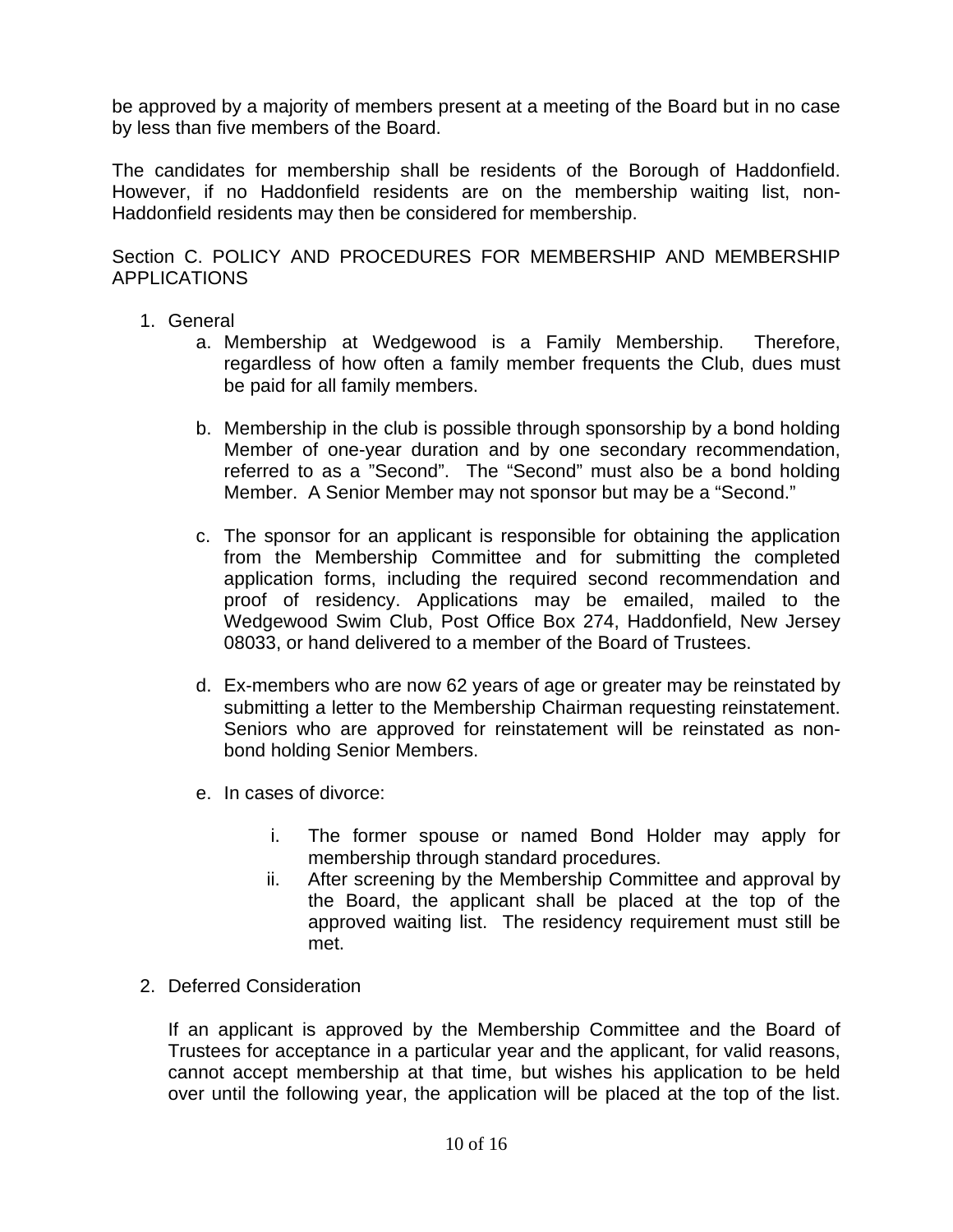The application will become void if the applicant does not accept admittance to membership on the offer in the second year.

3. Preference List

The adult children of current Bond Holders shall, providing they are residents of the Borough of Haddonfield, initiate the normal application procedure through a sponsor and a second and may be placed at the top of the application list. There shall be no preference given to the children of Senior Members inasmuch as Senior Members are not Bond Holders.

- 4. Other
	- a. No member may take a leave of absence and remain a Bond Holder. Annual dues must be paid or the member must resign. There are no exceptions or credits for spouses who do not attend or who are away for a summer except for spouses with armed services who are on active duty status.
	- b. The Membership Committee has no responsibility to the applicant; its responsibility lies with the current membership.
	- c. The Membership Committee assumes no responsibility for lost applications unless the sponsor has the Membership Committee receipt.
	- d. Children, 18 years and older, who do not wish to utilize the pool, may be removed from the family membership through a letter to the Board contingent upon the acceptance by the Board. This individual may come to the pool as a guest of the member.
	- e. If a Bond Holder moves from the Borough of Haddonfield, he/she shall surrender his/her Bond to the Board to then be offered to the next person on the waiting list as prescribed by these Bylaws and the Board of Trustees. If that individual returns to and resides in the Borough they shall have his/her name moved to the top of the waiting list.

# Section D. WITHDRAWAL/RESIGNATION OF MEMBERSHIP

Members who choose to withdraw must do so via email or written and signed notification. Signed notifications of resignation must be sent to Wedgewood Swim Club, Post Office Box 274, Haddonfield, New Jersey 08033, or hand delivered to a member of the Board of Trustees. Any member of the Club may withdraw at any time, but there shall be no refund or forgiveness of payment of the current year's dues unless written and signed notification of resignation is received on or before **February 1** of the current calendar year.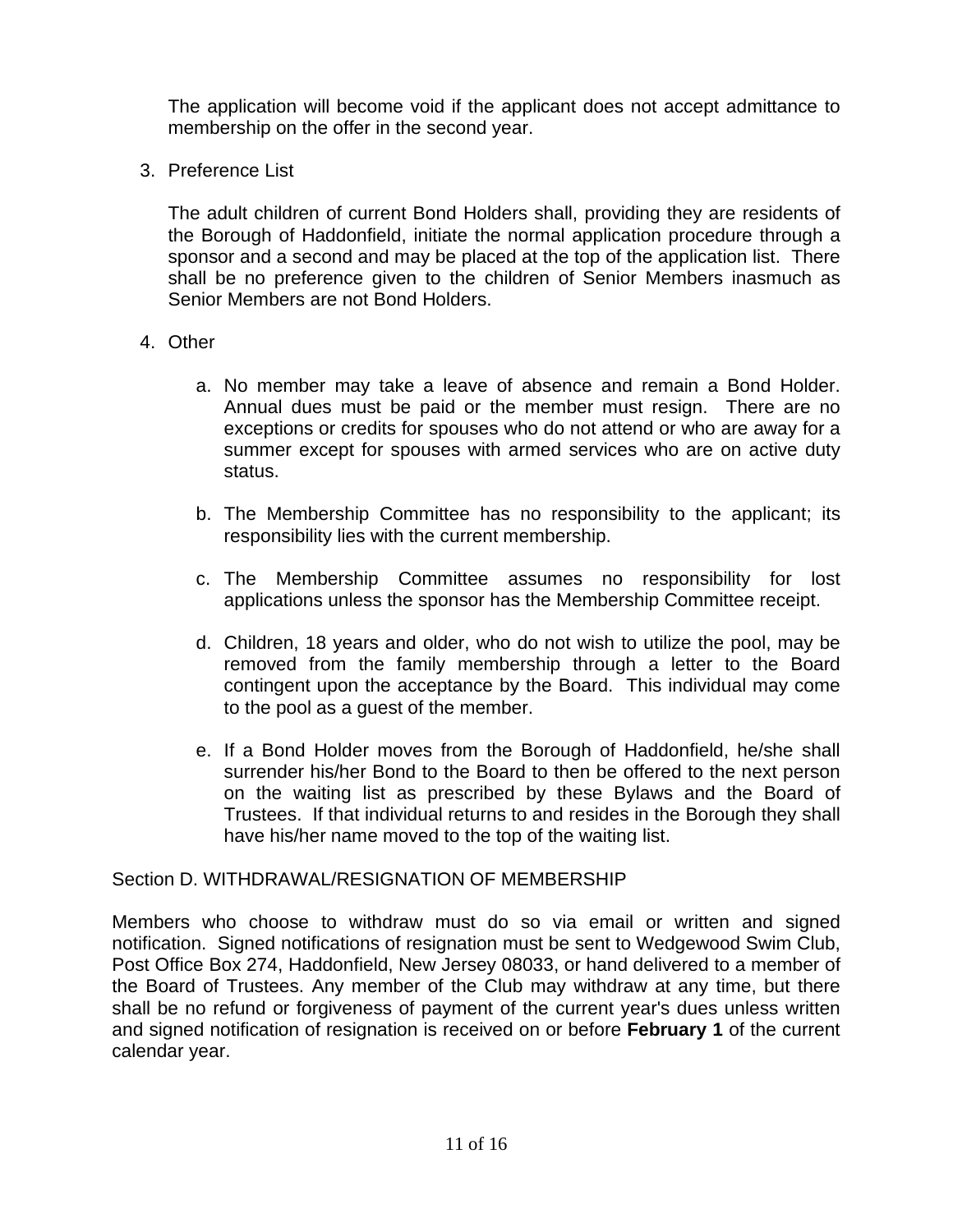# Section E. SUSPENSION OF MEMBERSHIP AND EXPULSION

- 1. The Board of Trustees may suspend, for a period not to exceed one year, a member's guest privileges, if it is determined by the Board that a guest of a particular member was found to be in violation of the rules of the Club. In addition, a guest found to be in violation of the rules of the Club, will not be permitted as a guest of the Club for a period to be determined by the Board.
- 2. Any member of any class may, for cause and after having been given an opportunity for a hearing, be suspended for a period not exceeding three months, or expelled by a two-thirds vote of the entire membership of the Board of Trustees. Cause for suspension, or expulsion shall, in general, consist of violation of these Bylaws or of the Rules and Regulations of the Club, and/or conduct detrimental to the Club.
- 3. The Board of Trustees or Club Manager has the power to suspend pool privileges for the violation of the Club Rules and Regulations provided such suspension does not exceed fourteen days. A report of such suspension, with reasons therefore, shall be submitted to the Board of Trustees member whose responsibility is Personnel and/or the President within twenty-four hours.

Section F. PRIVILEGES AND RESPONSIBILITIES

- 1. All classes of members of the Club shall be accorded the facilities of the Club subject to the pool Rules and Regulations, which shall be available in the manager's office.
- 2. The Board of Trustees at its discretion with a majority vote may extend the privileges of the Club to any person or persons.
- 3. The Board of Trustees shall by rule fix the terms and conditions upon which guests of members may use the facilities of the Club.
- 4. The Board of Trustees may require payment for any property of the Club broken or damaged by a member of any class, or his/her guests.
- 5. The Club assumes no responsibility, and members of any class or their guests can have no claim against the Club, for the property of members of any class, or any guest, which may be brought into or left in the Club buildings, or on the grounds**.**
- 6. The Club assumes no responsibility, and members of any class or their guests can have no claim against the Club, for any accident or injury to any person or their property **EVEN IF THE ACCIDENT, INJURY, OR LOSS IS CAUSED BY ANY MEMBER OF THE BOARD OR ANY SERVANT, AGENT AND/OR EMPLOYEE OF THE CLUB.**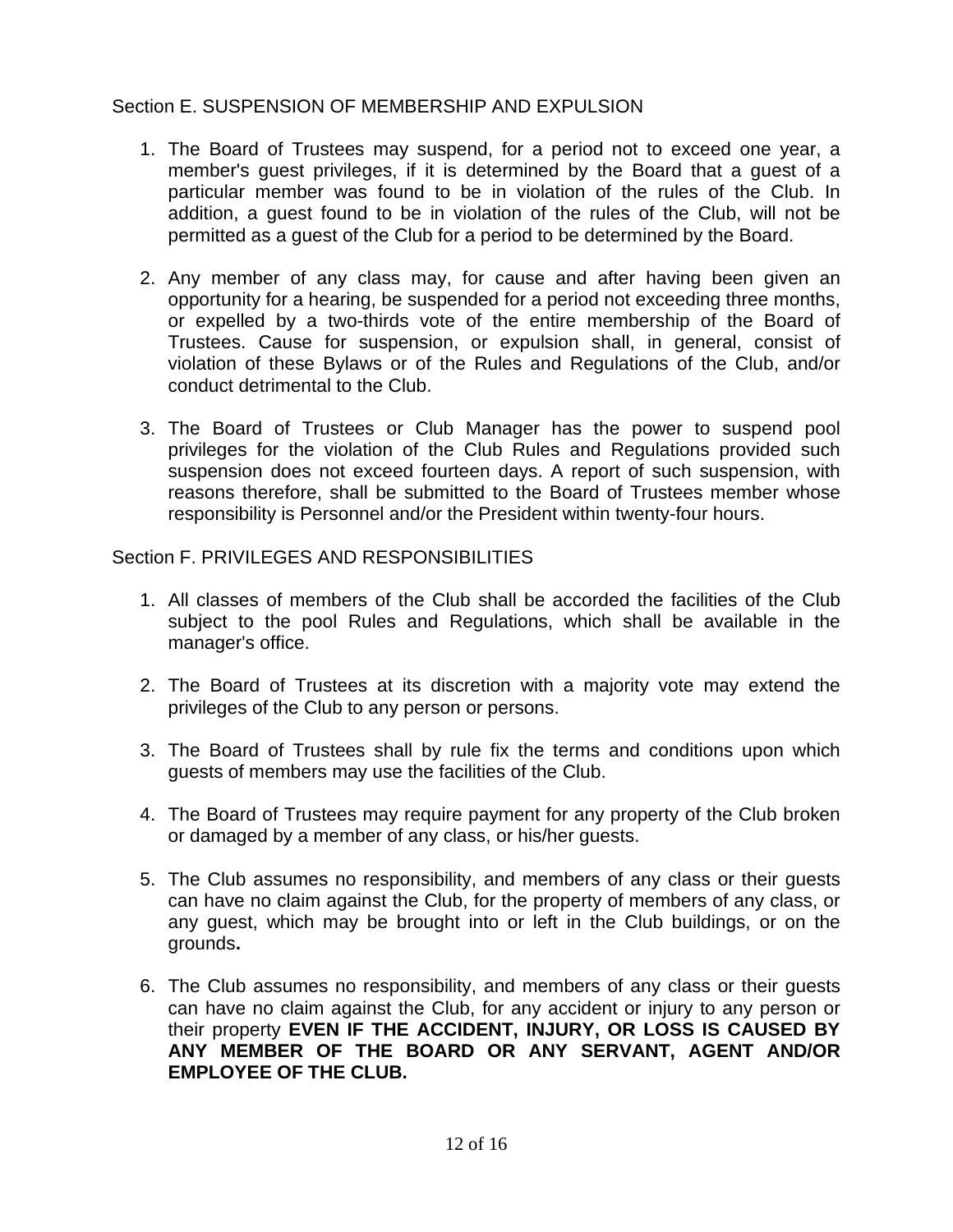#### **ARTICLE IX BONDS, DUES, ASSESSMENTS AND FEES**

#### Section A. NUMBER/TYPE OF BONDS

The number of Bonds issued by the Club shall be established at 450, but may be increased to no more than 500, if necessary. Bond Holder status will be established via email or other written confirmation.

#### Section B. TRANSFERABILITY OF BONDS

- 1. Bond Holders, may transfer the Bond by sale, gift or devise to his or her spouse or issue, subject however to the approval of such transfer by the Board of Trustees.
- 2. The Bond Holder may not otherwise sell, assign or transfer his or her Bond to any person, but must sell, assign or transfer said Bond back to the Club at the then prevailing market price for said Bond. This market price shall be determined by reference to the amount which an acceptable new applicant for membership in the Club may offer to apply for it, but in no event shall such sales price to the Bond Holder exceed \$850. In the event that the Club does not desire to purchase said Bond, the Board of Trustees may, in writing, specifically permit the Bond Holder to sell, assign and transfer said Bond, together with the interests, rights and privileges incident thereto, to such other person as may be approved by the Board of Trustees.

### Section C. SUSPENSION OF BOND HOLDER PRIVILEGES

In the event of failure of the Bond Holder to pay any dues, fees or assessment within the time specified by the Board of Trustees, all rights and privileges of such Bond Holder to the use of the Club facilities is suspended and admittance is not permitted until payment of all sums due from the Bond Holder to the Club.

Section D. VOIDING OF BOND / REMOVAL OF BOND HOLDER

- 1. In the event any Bond Holder fails to pay any dues, fees, assessments or other charges within 30 days after written notice that such sums are due, the Bond, in the name of the Bond Holder, may be declared null and void and the Bond Holder removed.
- 2. If dues, fees, assessments or other charges are unpaid, all rights and privileges of such Bond Holder to the use of the Club facilities is suspended and admittance is not permitted.
- 3. The Bond Holder of the voided Bond will be issued a draft which shall be in the amount of the market price of the Bond, as defined above, less all dues, fees, assessments or other charges. As Bonds are issued to new members, refunds, less any deductions, will be made in turn.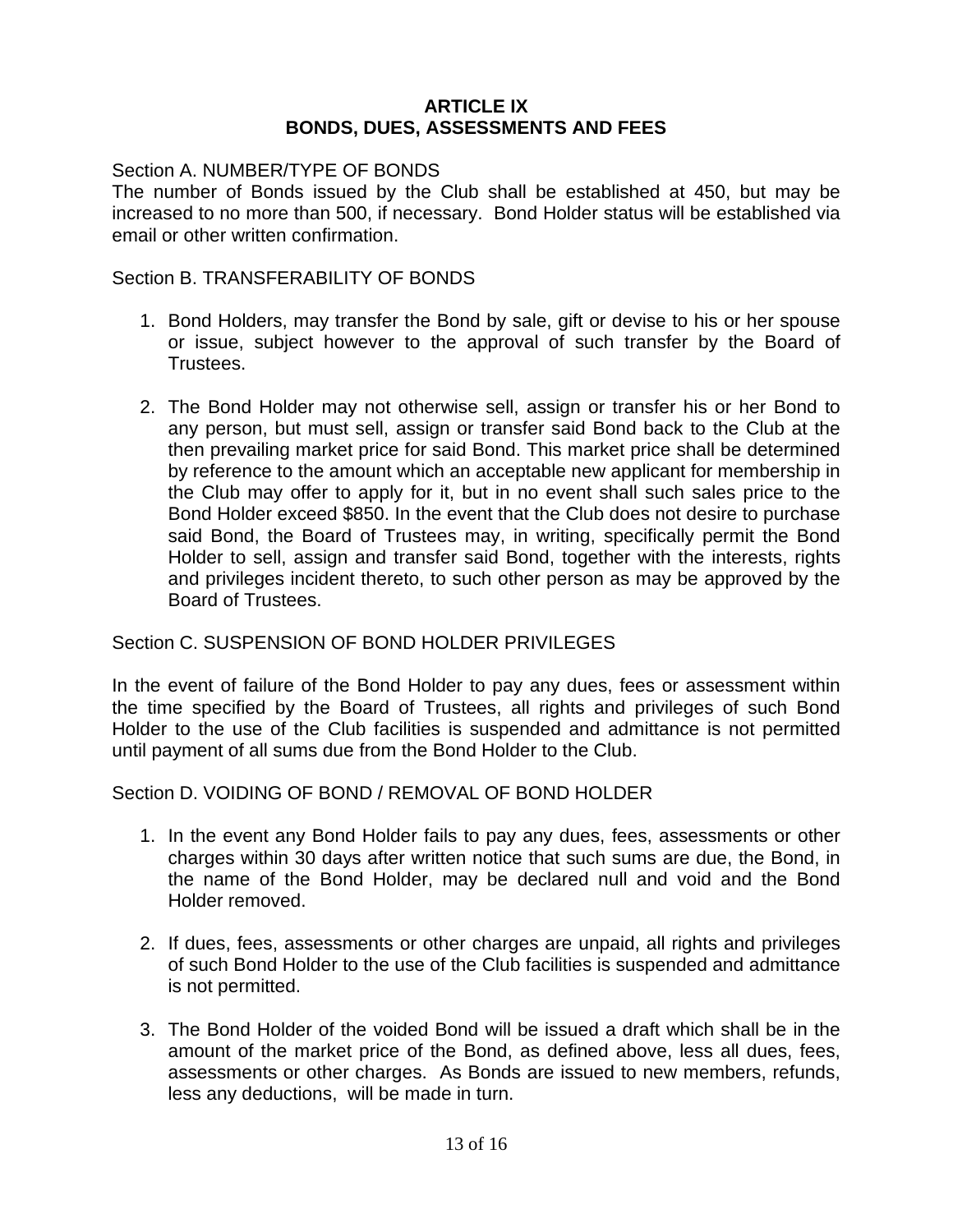- 4. Any Bond declared void may be replaced by a new Bond at the Boards discretion.
- 5. Failure to pay dues, assessments and/or any fines shall constitute good cause for the voiding of a Bond and removal of the Bond Holder as a member. Removal shall be accomplished by providing written notice by certified mail.

### Section E. DUES

- 1. The Board of Trustees shall establish dues for each class of membership for the ensuing year, which dues shall be sufficient to provide for the necessary operating expenses of the Club, the proper maintenance and improvement of its property, and amortization of approved indebtedness.
- 2. Dues shall be paid by March 1 of each year, however from time to time the Board may establish another due date but in no event before March 1.
- 3. No dues, nor part thereof, shall be refunded in the event that the Club is required to suspend its operations for any period or due to suspension of membership privileges.
- 4. Bond Holders shall pay annual dues and be subject to assessments.
- 5. The Bond Holder shall be obligated for the payment of the dues, assessments or other charges established for or incurred by the Bond Holder, General Members and Junior Members who reside in the household of the Bond Holder.
- 6. General Members shall pay annual dues. Dues of General Members shall not exceed the dues of Bond Holders.
- 7. Junior members shall pay annual dues. Dues of Junior Members shall not exceed the dues of Bond Holders.
- 8. Senior Members and the spouse of a senior member shall pay annual dues. A Junior Member living with a Senior Member shall pay full Junior Membership dues. A General Member living with a Senior Member shall pay full General Membership dues. Dues and assessments of Senior Members shall not exceed the dues and assessments of Bond Holders.
- 9. Special Members shall pay annual dues and be subject to assessments. Dues and assessments of Special Members shall not exceed the dues and assessments of Bond Holders.
- 10. A charge of \$50.00 will be incurred if all dues and assessments are not received by the Due Date set by the Board of Trustees. A charge of \$100.00 will be incurred if final payment is not received within one month after the Due Date. If payment is not made, the Bond may voided and the Bond Holder removed as set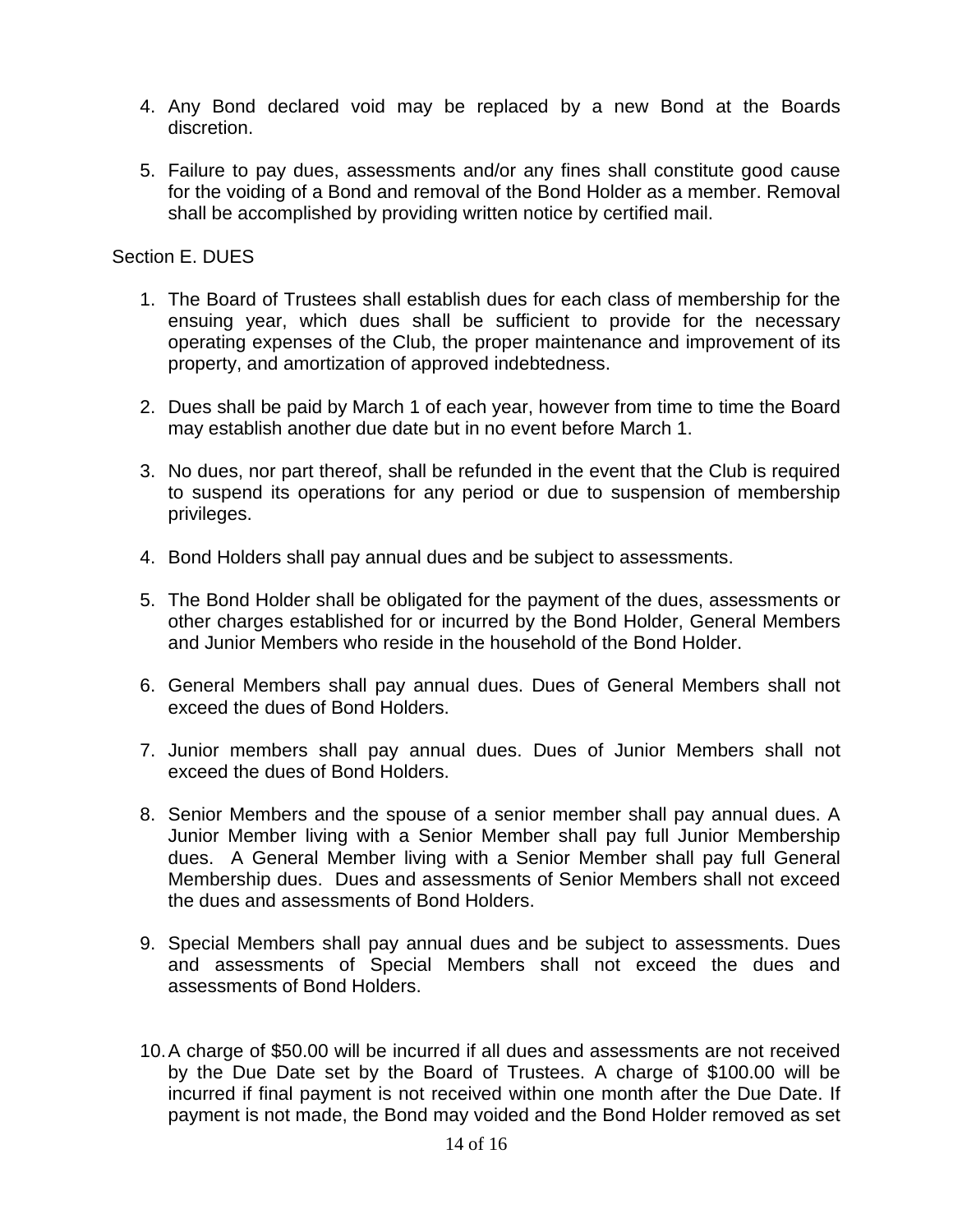forth above. Repeat offenders of this Bylaw, totaling two (2) years (not necessarily consecutive), may have their Bond voided at the discretion of the Board of Trustees, as set forth in Section D above.

Section E. ASSESSMENTS

All types of members shall be subject to assessments recommended by the Board of Trustees and approved by a majority vote of the voting members present in person or by proxy at the Annual Meeting or a Special Meeting of the Club called for that purpose or at which the question of assessment is on the agenda.

Section G. INITIATION FEE

The Board of Trustees may require payment of an initiation fee by all new members.

#### **ARTICLE X INDEMNIFICATION**

Section A. INDEMNIFICATION OF TRUSTEES

Each person who acts or serves as a Trustee or Officer of the Club shall be indemnified and held harmless by the Club, as permitted by New Jersey law, against all claims, liabilities and expenses, including but not limited to any award of damages, jury verdict, settlement or attorney's fees and costs, incurred by or imposed upon him or her in connection with any claim, action, suit or proceeding which relates refers and/or involves his or her actions, failure to act or other conduct as a Trustee or Officer. The Club's duty to indemnify and hold harmless its Trustees and Officers shall apply to the fullest extent permissible under New Jersey law.

### **ARTICLE XI ETHICAL STANDARDS**

Wedgewood Swim Club requires its Officers, Board of Trustees, Members and Management employees to observe high standards of ethical conduct in the execution of their duties and responsibilities.

Section A. CONFIDENTIALITY

Officers, the Board of Trustees and Members shall not disclose confidential or proprietary information belonging to the Wedgewood Swim Club or obtained through their affiliation with the organization, other than to persons who have a legitimate or legal need for such information.

Section B. CONFLICT OF INTEREST